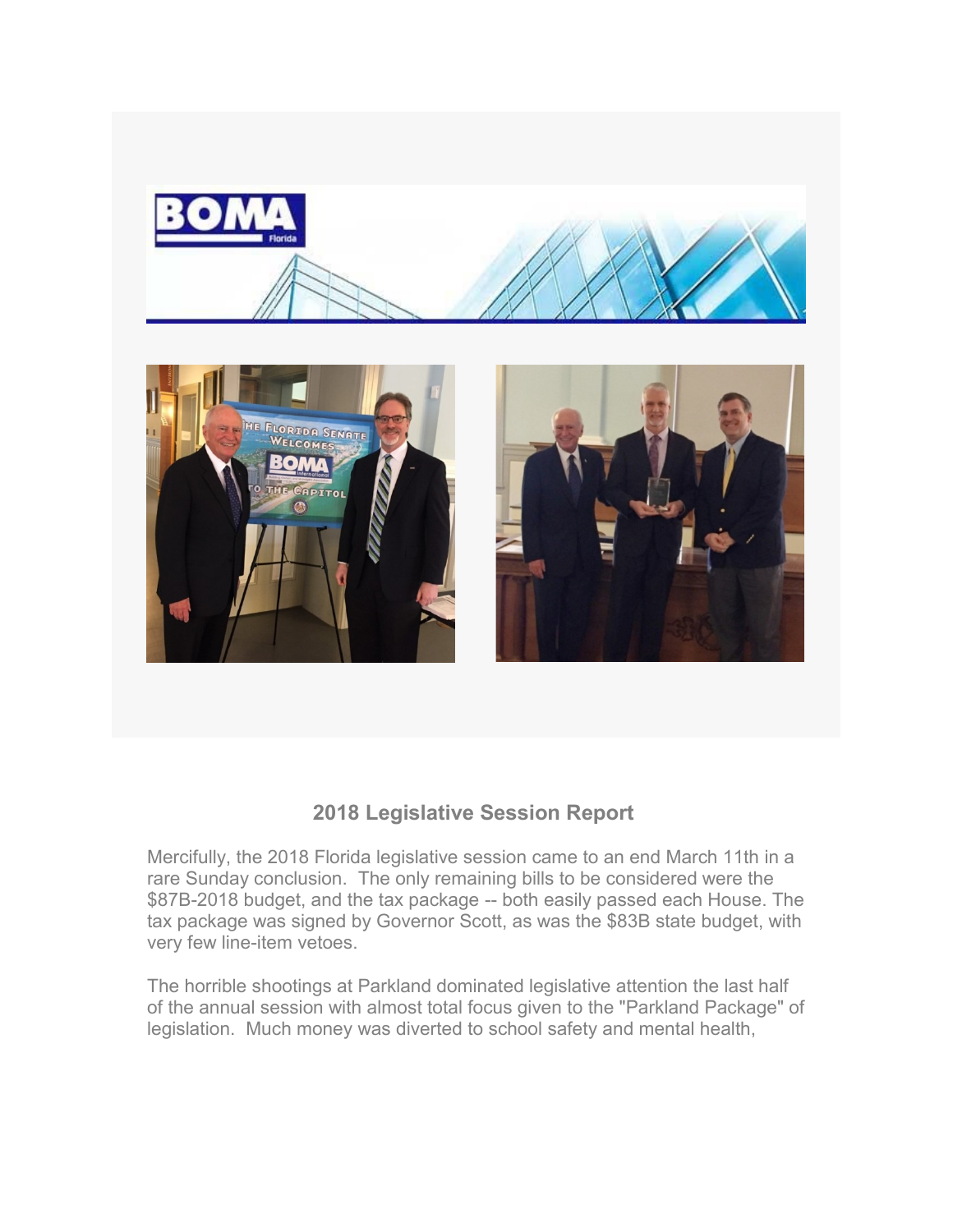which had a major impact on the proposed tax relief package. When the dust cleared, there was a modest tax cut in the sales tax on business rent.

The 2018 tax package again permanently lowered the sales tax charged on commercial leases. In 2017, the Legislature lowered the six percent tax on the total rent or license fee charged for renting any real property from 6 percent to 5.8 percent. As we all are painfully aware, Florida remains the only state in the country to impose this type of tax on businesses. This year House Bill 7087 further reduced the business rent tax from 5.8 percent to 5.7 percent. A modest reduction to say the least, but it shows the legislature is committed to eventually whittling away this burdensome tax.

Also important to BOMA Florida was the successful derailing of HB 299 by McClain. This mean-spirited bill would have removed a BOMA representative from the Building Commission. BOMA strongly opposed the bill and it died in committee.

BOMA Day in Tallahassee was again a huge success. Thanks to all who made the effort to come to Tallahassee and convey BOMA legislative priorities to members of the legislature. BOMA members made a difference.

BOMA's 2018 legislator of the year was Sen. Keith Perry (R-Gainesville). He was sincerely surprised to receive the award and gave an excellent session over-view to BOMA attendees in the beautiful Senate chamber of the historic Old Capitol. Also speaking to our BOMA family was Rep. Jackie Toledo (R-Tampa), the House sponsor of the bill to further reduce the sales tax on commercial leases.

Post session all elected cabinet members and legislators immediately focused on the upcoming November elections. The big races are for US Senate and Governor. Huge sums of money are being raised by Republican and Democratic candidates statewide and political TV ads are already peppering the airways – with much more to come.

There are also 13 proposed constitutional amendments on the ballot. This will surely make for slow voting at precincts across the state. Amendment 2 proposes to make permanent an assessed value cap limiting annual property tax assessment increases for non-homestead properties to 10% of the prior year's value. On the surface, this appears to be an appealing public policy, but in reality an assessed value cap causes more harm than good. Supporters of